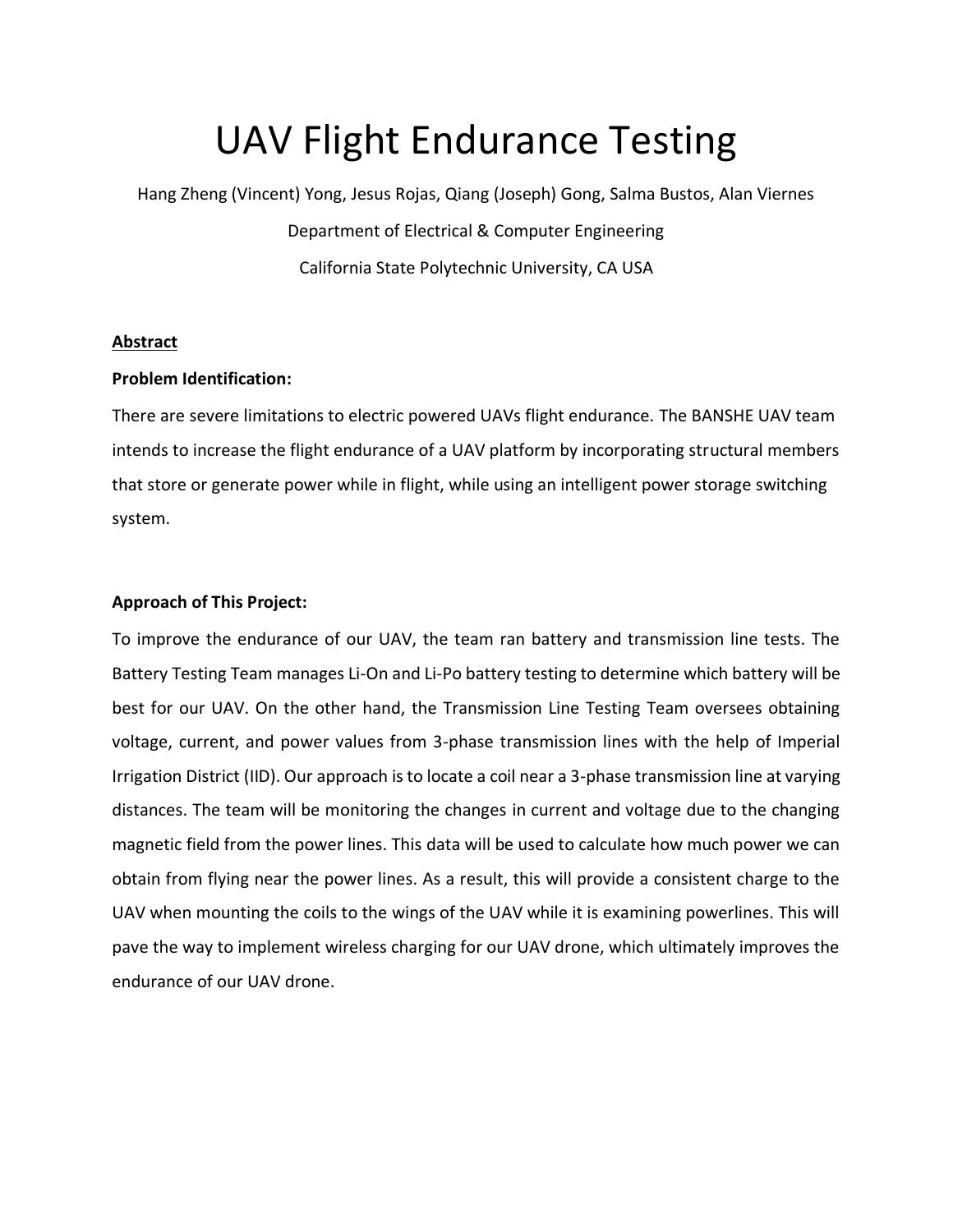#### **Expected Results of This Project:**

We expect to increase the endurance of our UAV through conducting battery and transmission line testing. Battery testing will enable us to choose the battery with the highest capacitance, thus increasing the endurance of the UAV. This will be accomplished by testing SANYO Li-On batteries and the OVONICS Li-Po batteries. The SANYO Li-On batteries come in individual cells, whereas the OVONICS Li-Po battery is configured in a battery pack with 4 batteries in series. For this reason, the OVONICS battery pack will be the preferable option. On the other hand, the Transmission Line testing team is expected to increase the endurance of our UAV by spearheading the development of wireless charging for our drone. This team is expected to find the voltage, current, and power values from a coil when we place it by a transmission line. The magnetic field of the transmission line is expected to induce a voltage through our coil, which will create a current flow through the center of our coil.



**V vs Ah Results from Our Battery Testing**